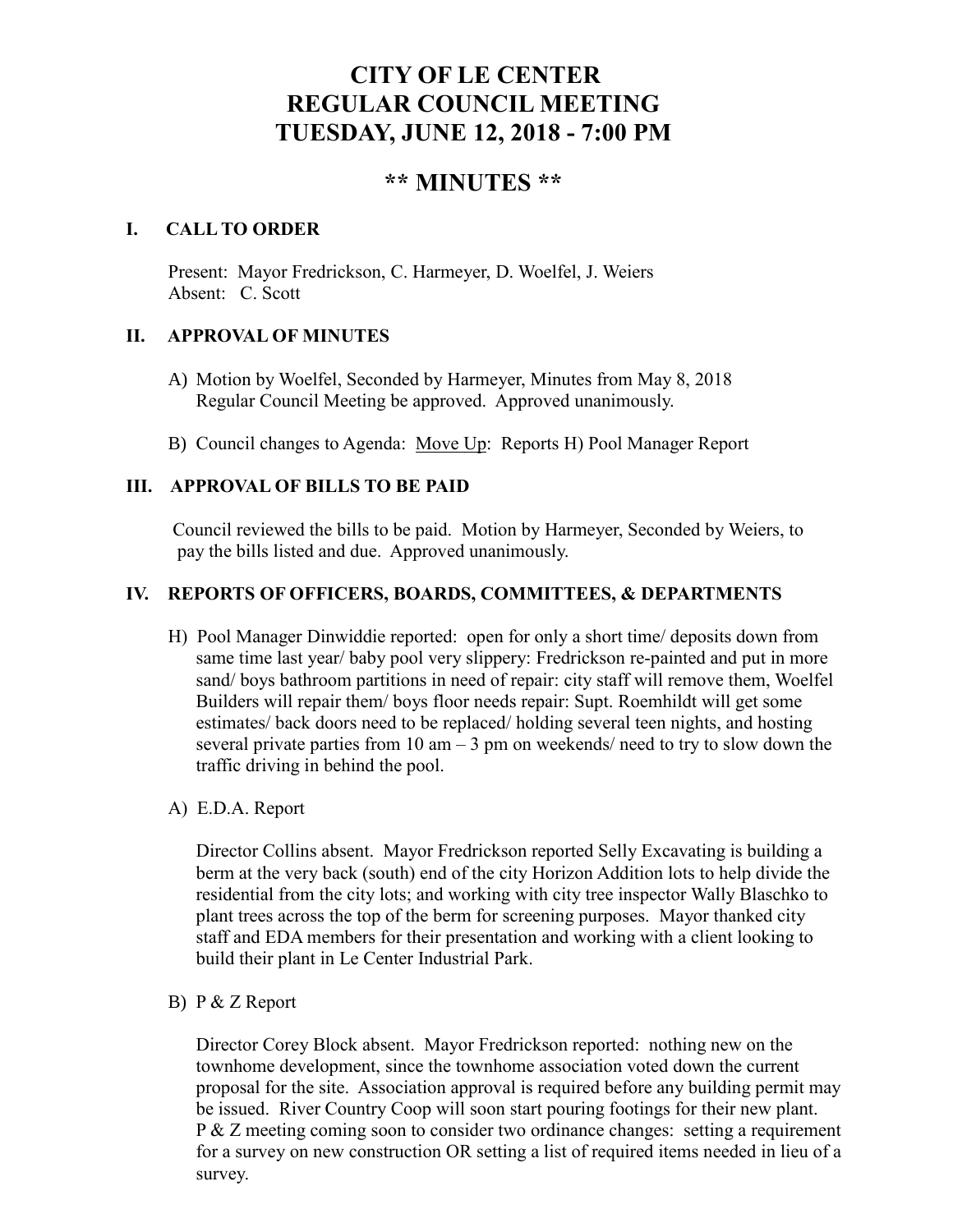Also would consider an ordinance to regulate exterior storage items such as campers, snowmobiles, 4-wheelers, lawn mowers, etc. – currently the ordinance only lists fish houses and sheds as accessory items. Atty Moran, Administrator Collins, & P & Z Director Block have been working on this during the winter; would have the council waive the mailed notice requirements for a public hearing at July council meeting.

C) Municipal Liquor Store

Manager Brad Collins gave the May report: Sales were \$80,727: up \$7,100 from April, and up \$2,700 from May 2017. YTD Rev. up by \$15,584 & YTD Exp. up by \$57,568. May GP margin =  $35.54\%$ . Food GP =  $23.34\%$ . Collins also reported: May events all went well. June events include: TCU graduation receptions/ wedding/ E-tabs/ and Father's Day.

D) Police Department

.

Police Chief Pfarr reported on the police activities for month of May: 180 calls  $\omega$  2,437 miles patrolled/ total calls up 33%, total miles up 4% for the year. Pfarr also reported: 2010 and 2016 vehicles both needed repairs/ Officer Nathan Hintz submitted his resignation to the police department as of 06-03-18 to join Montgomery Dept. Applications are coming in slow; due by June 15, 2018.

E) Water, Sewer, Streets, Parks Departments

 Public Works Supt. Curt Roemhildt reported: obtained estimate to re-do Municipal Building floors: entrance, bathrooms, Deb office, & library entrance under Repairs budget; may need to close for two days.

- Streets- seal coating and street patching are completed. Street striping done by end of the week. Flowers: 48 baskets are now put up.
- Parks- rented sod cutter to improve baseball field.
- Refuse- truck repairs were \$4,133.71. Citywide cleanup: 229 loads vs. 143 in 2016.
- City shop-Motion by Woelfel, Seconded by Harmeyer, to accept bid for \$15,930.00 from Four Seasons Overhead Door to install 4 new shop garage doors with <sup>3/4</sup> HP operators + insulated windows. Approved unanimously.
- F) Bolton & Menk Engineering

Engineer Hawbaker reported: will go over sealcoating project before we pay them.

 Sunrise Avenue storm sewer repairs: Motion by Fredrickson, Seconded by Woelfel, for Hawbaker to get at least three bids from contractors to get project done: also look at who can get the project done quickest/ open bids by Friday, June 22/ hold special meeting on June 25, 26, or 27 to go over bids and accept best bid. Take money out of Sewer Plant Capital Improvements budget. Approved unanimously.